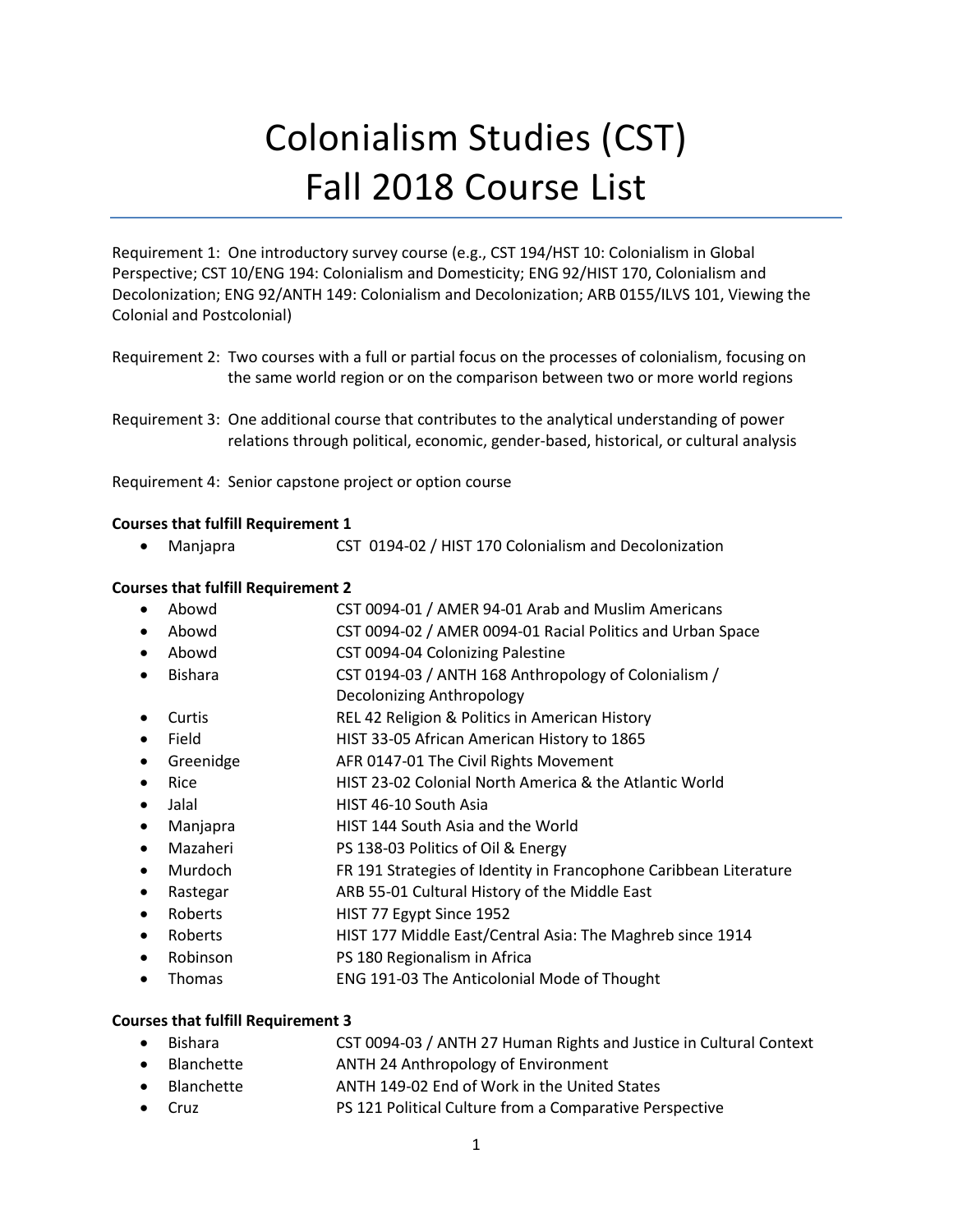- Luna WGSS 185-01 Sex and Money
- Thomas ENG 191-04 Black Prison Writing
- Wu AMER 12 Race in America
- Wu AMER 182 Asian America

## **Standard Courses:**

- 
- 
- CST 0193 Independent Study • CST 0198 Capstone Project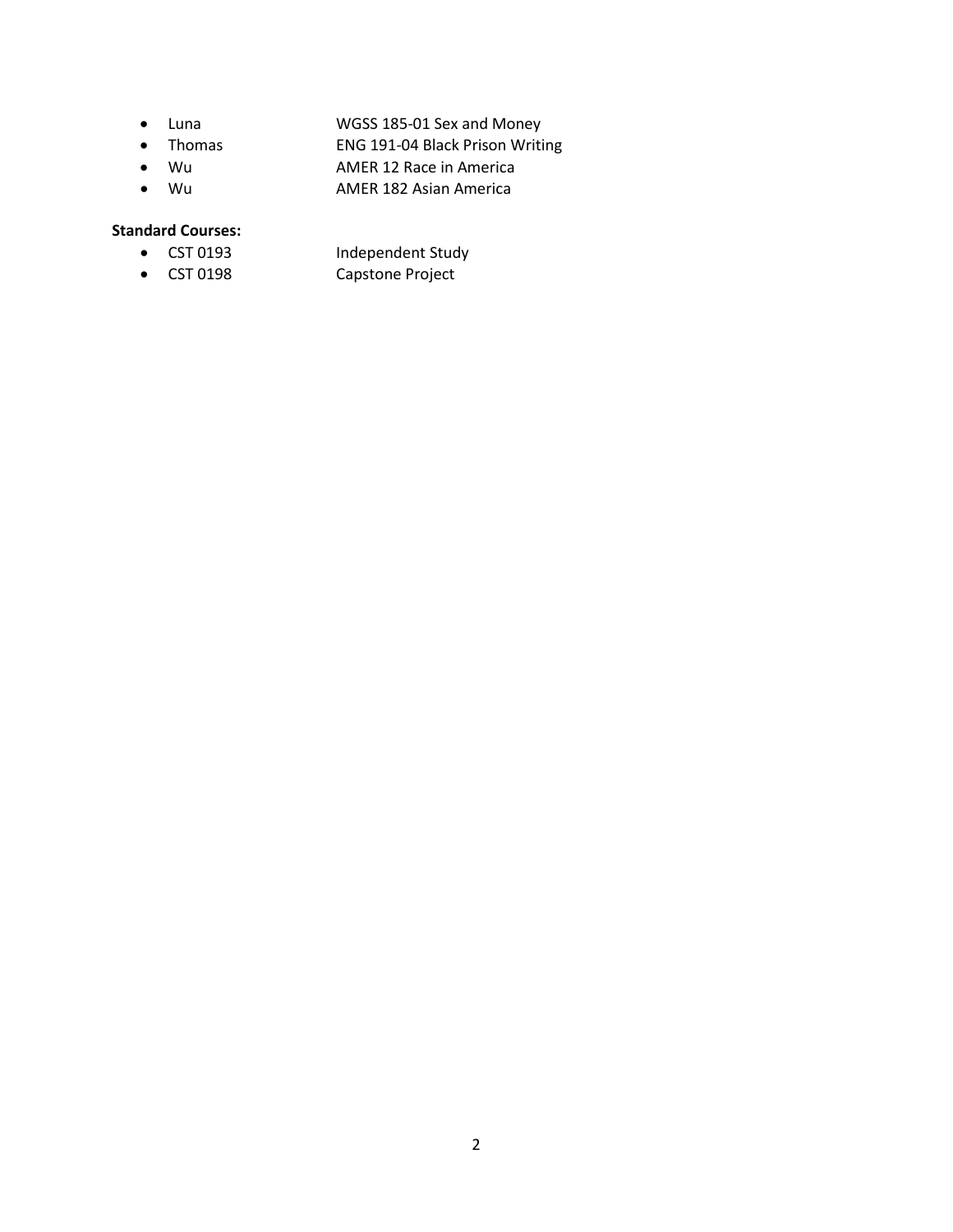# Course Descriptions

## **CST 0094-01 (AMER 0094-01) Arab and Muslim Americans ~ Tom Abowd**

## **T | 6:30-9:00pm**

This course is an exploration into the diverse cultures, politics, and experiences of Arab and Muslim Americans. Students will examine varied historical, sociological, and cultural sources from across a range of political contexts. This course will highlight the intersecting and divergent lives of Arabs and Muslims in the United States, from the early immigrant experiences of the late 19th Century to more recent dimensions of life in a post-"9/11" America. These different times, places, and peoples will explore how Muslims and Arabs in the US with a particular emphasis on the racial, gender, and class experiences of these communities over the last several decades. Questions of diaspora will be discussed as we probe the exilic dimensions of life for Arabs and Muslims through a range of literary and cinematic traditions. This course will bring together writings on these peoples and themes from the social sciences, humanities, realms of fiction, and worlds of film. Readings include works by Khalil Gibran, Edward Said, Naomi Nye, Rabih Alameddine, Jack Shaheen, Evelyn Alsultany, Nadine Naber, Amine Rihani, and others.

## **CST 0094-02 (AMER 0010-01) Racial Politics and Urban Space in the United States ~ Tom Abowd MW | 1:30-2:45pm**

This course will highlight the radical changes that US urban centers have undergone historically and the role that race, racism, and racial politics have played in these transformations. As global and national economic trends and capitalist modernity began to make city life the majority experience in the US in the late 19th Century, a range of formidable forces intersected in the construction of these expanding places. Participants will examine these shifting and fluid racial and racialized realms not simply as cartographic places frozen on maps but also as ideas and myths that have helped construct US nationalism. How can the history of racism in this country be understood through both the actions of urban-based social movements as well as policing technologies and governing assumptions that have made racial segregation and racial violence possible? This course will feature examinations of Boston, New York, Detroit, Chicago, and Los Angeles, to name but a few.

## **CST 0094-03 (ANTH 0027) Human Rights and Justice in Cultural Context ~ Amahl Bishara TR | 9-10:15am**

This introductory course examines anthropological approaches to human rights and justice. It introduces key anthropological methods, like participant-observation, linguistic analysis, media analysis, reflexivity, and cultural critique, and anthropological theories on topics like culture, identity, power, and globalization. We analyze controversies about cultural relativism and universalism, approaches to both violent conflicts and structural violence, and the relationship between anthropology and human rights. We also study ethnographies of human rights work and other approaches to justice, and we examine some strengths and pitfalls of various activist approaches. We pay special attention to media as they are deployed in activism.

## **CST 0094-04 Colonizing Palestine ~ Tom Abowd**

## **TR | 3-4:15pm**

This course will explore the history and culture of modern Palestine and the centrality of colonialism in the making of this contested and symbolically potent territory. Students will examine the region in which Palestine is embedded through a range of path breaking writers, filmmakers, and thinkers. These include novels by Anton Shammas and Emile Habiby, the creative non-fiction of Edward Said and Suad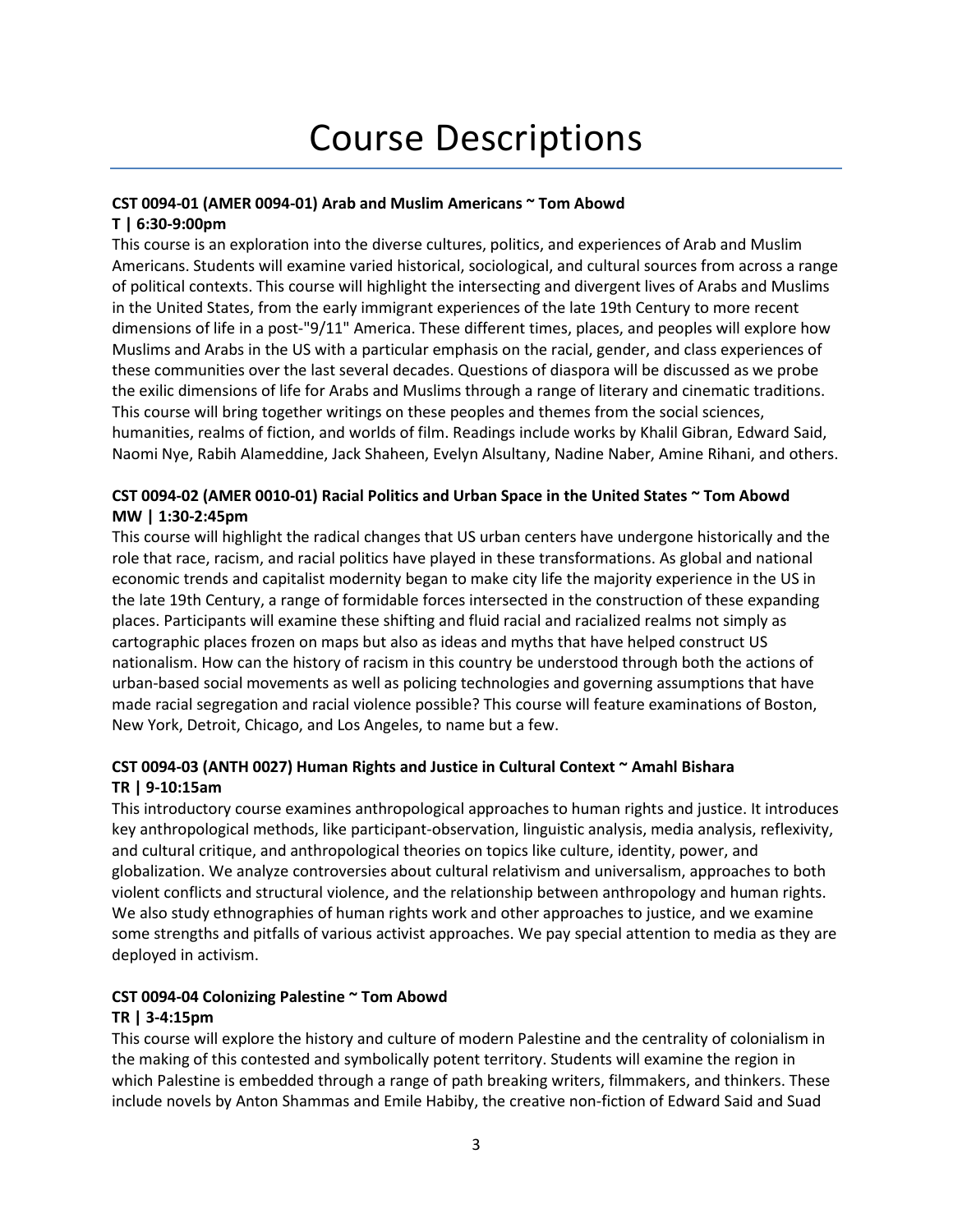Amiry, the poetry of Mahmoud Darwish and Naomi Nye, and the spoken word artistry of Suheir Hammad and others. We will examine these writers in relation to the burgeoning work of Palestinian filmmakers such as Elia Suleiman, Mia Masri, Emad Burnat, Michel Khleifi, to name but a few. By doing so students will address crucial questions relating to this embattled nation, the Israeli state which illegally occupies Palestine, and the broader global forces that impinge on Palestinians and Israelis. Themes covered include notions of nationalism and national identity, settler-colonialism, gender and sexuality, refugee politics, cultural hybridity, class politics, violence, and memory.

## **CST 0194-02 (HIST. 170) Advanced Special Topics, World/Transregional: Colonialism Decolonization & the Body ~Kris Manjapra & Bo Forbes**

## **T | 1:30 pm – 4:20pm**

This interdisciplinary course explores comparative histories of colonialism, race, gender and sexuality as they converge on bodies and embodiments. We also study the historical role of embodiment in decolonizing practices and social transformation. Our study connects the humanities, science and technology studies, gender and sexuality studies, dance and performance studies, public health, and medical sciences. Case studies drawn from the Americas, Africa, Asia, Europe, and Oceania.

## **CST 0194-03 (ANTH 0168) Anthropology of Colonialism / Decolonizing Anthropology ~ Amahl Bishara W | 1:20-4:20pm**

This course presents students with anthropological tools to analyze colonialism, as well as to evaluate anthropology's complex historical and contemporary relationship to colonialism and decolonization. How do colonial states and societies maintain dominance? What identities and subjectivities are created by colonialism? When and how does colonialism end? We will read historical anthropology, archaeology, and contemporary ethnography, complemented by other disciplinary approaches and film, and we will focus on European-style colonialism as it has operated across several regions. We consider when and how anthropology has been complicit with colonial projects. We study approaches to the workings of the colonial state. We examine modes of colonial resistance and debates about what constitutes decolonization or the "unsettling" of settler colonialism. We explore how anthropologists have engaged in anti- and decolonizing anthropology.

## **CST 0193 Independent Study**

Students wishing to do an Independent Study should contact Professor Lisa Lowe, Director of Colonialism Studies a[t lisa.lowe@tufts.edu](mailto:lisa.lowe@tufts.edu)

## **CST 0198 Capstone Project**

Students wishing to do a Senior Capstone Project should contact Professor Lisa Lowe, Director of Colonialism Studies a[t lisa.lowe@tufts.edu](mailto:lisa.lowe@tufts.edu)

## **ARB 55-01 Cultural History of the Middle East ~ Kamran Rastegar**

## **TR | 1:30-2:45pm**

A lecture-based introductory survey course on trends and developments in cultural activities (for example, music, cinema, literature, and the fine arts) across diverse Middle Eastern cultures, with emphasis on the Arab world, Turkey, and Iran, from the nineteenth century to the present day. Following these fields of artistic expression, the course traces a broad trajectory engaging with the formulation of the concepts of the "modern" and the "traditional" in these arts, with a focus on themes such as: innovation and reform, political resistance, revolutionary ideologies, the rural-urban divide, transformations of gender roles, the rise of youth cultures, new religious movements, and reactions to consumerism and globalization.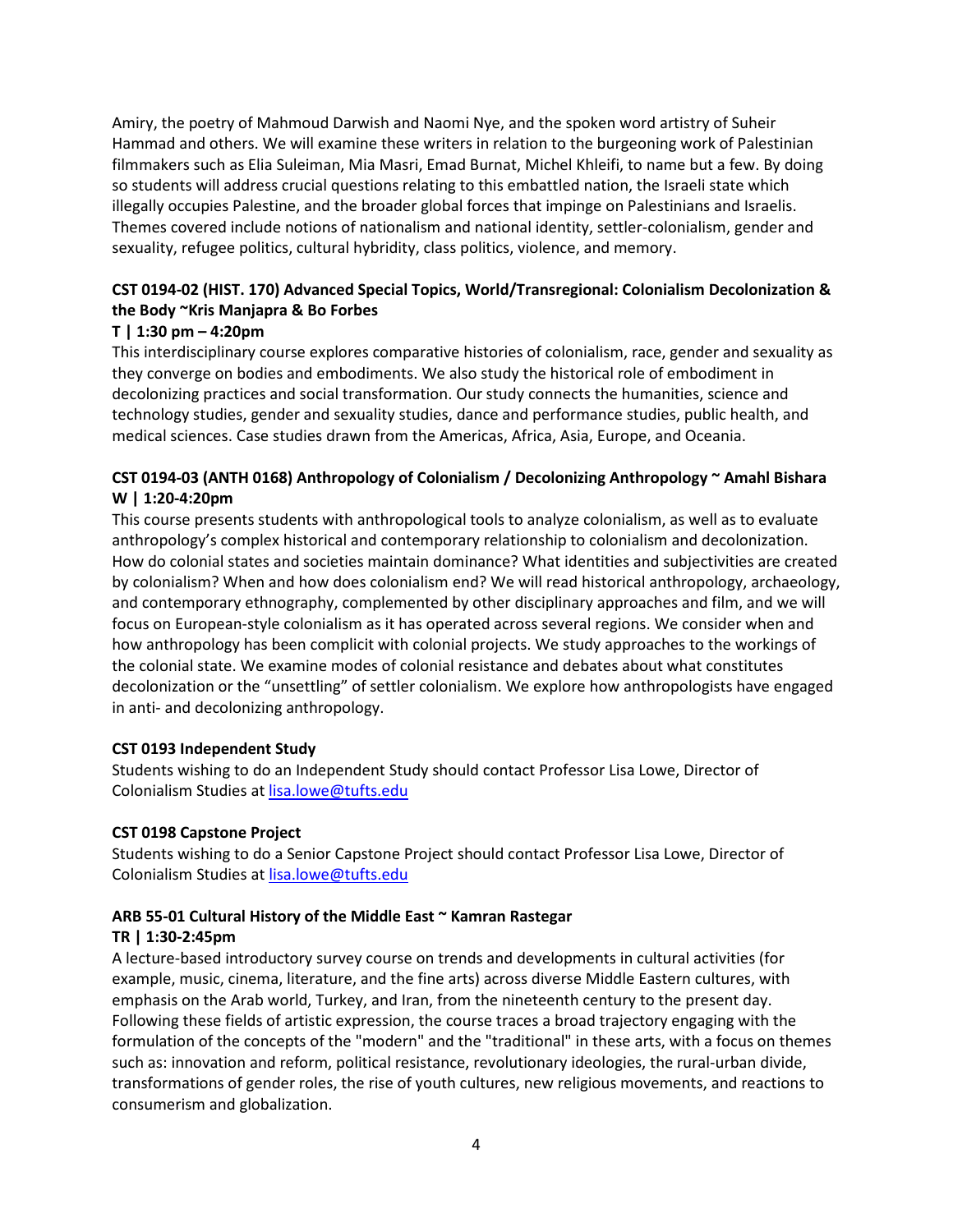## **AFR 0147-01 The Civil Rights Movement ~ Kerri Greenidge**

## **TR | 12-1:15pm**

Examines the modern Civil Rights Movement in the United States and its impact on race relations, politics, society, and culture. Topics discussed during the semester include debates over non-violence vs. self-defense; integration vs. separatism; protest vs. politics; Martin Luther King vs. Malcolm X. The movement's geographic, racial, and ideological diversity will also be explored, as will the evolution from civil rights to Black Power.

## **AMER 0012 Race in America ~ Jean Wu**

## **R | 4:30-7:15PM**

"In 1903, the famous African American scholar and activist W.E.B. DuBois said, "The problem of the 20th century is the problem of the color line." Many people today believe that race will continue to be "the" issue of the 21st century. In this course, we will examine the meanings of race in modern America, analyze the root causes and consequences of racist ideologies, and discuss current and future activist approaches to the issues raised by racist theories and practices. Our study will be multicultural in focus, with attention being given to Asian American, Native American, African American, European American, and Latino/a perspectives. Questions we will ask will include: How is race defined in the USA? Who defines it? How is it experienced? Who experiences it? What is its role in our lives as individuals, members of groups and of society at large? The course will be interdisciplinary, emphasizing in particular social science and arts/humanities approaches; and active student participation will be an important component. Note: This course is high-demand AMER majors have priority; please contact Professor Wu at Jean.Wu@tufts.edu to be added to the roster.

## **AMER 0182-01 Asian America ~ Jean Y Wu**

## **T | 04:30-7:15PM**

What is Asian America? Where did the term come from? What is Asian America's relationship to America? Who is considered an Asian American? Who gets to decide? What is Asian American history, identity, culture, and politics? This multidisciplinary course explores the definition of Asian America, its history, and some of its contemporary issues. We will examine the reasons for why Asians are in America; the role of Asian Americans in the development of American society; their responses to America's reception of them; their relationship to American foreign policy regarding Asia; their position in the context of American race relations; current Asian immigration and settlement; the process of developing Asian American identities and cultures; the status of contemporary Asian American communities; and some critical Asian American issues. Though Asian Americans have a long history in America and also are one of the fastest growing racial minority groups in the country, why do Asians in America continue to be perceived as "foreigners," "aliens," and the inassimilable yellow peril?? Then again, why do these potentially dangerous aliens? continue to be held up as the model minority? to the rest of society? What can we learn about America itself by studying the Asian experience within it? *Note: This course is high-demand; please contact Professor Wu at Jean.Wu@tufts.edu/to be added to the roster.*

## **ANTH 0024 Anthropology of Environment ~ Alex Blanchette**

## **MW | 1:30-2:45pm**

This course provides an overview of intellectual debates in Environmental Anthropology across the 20th and 21st centuries, with an emphasis on the shifting human place in nature amidst our current epoch of global ecological crises. Topics are wide-ranging and include the Western cultural idea of pure nature; ethnography; how the material world influences culture; human adaptation and environmental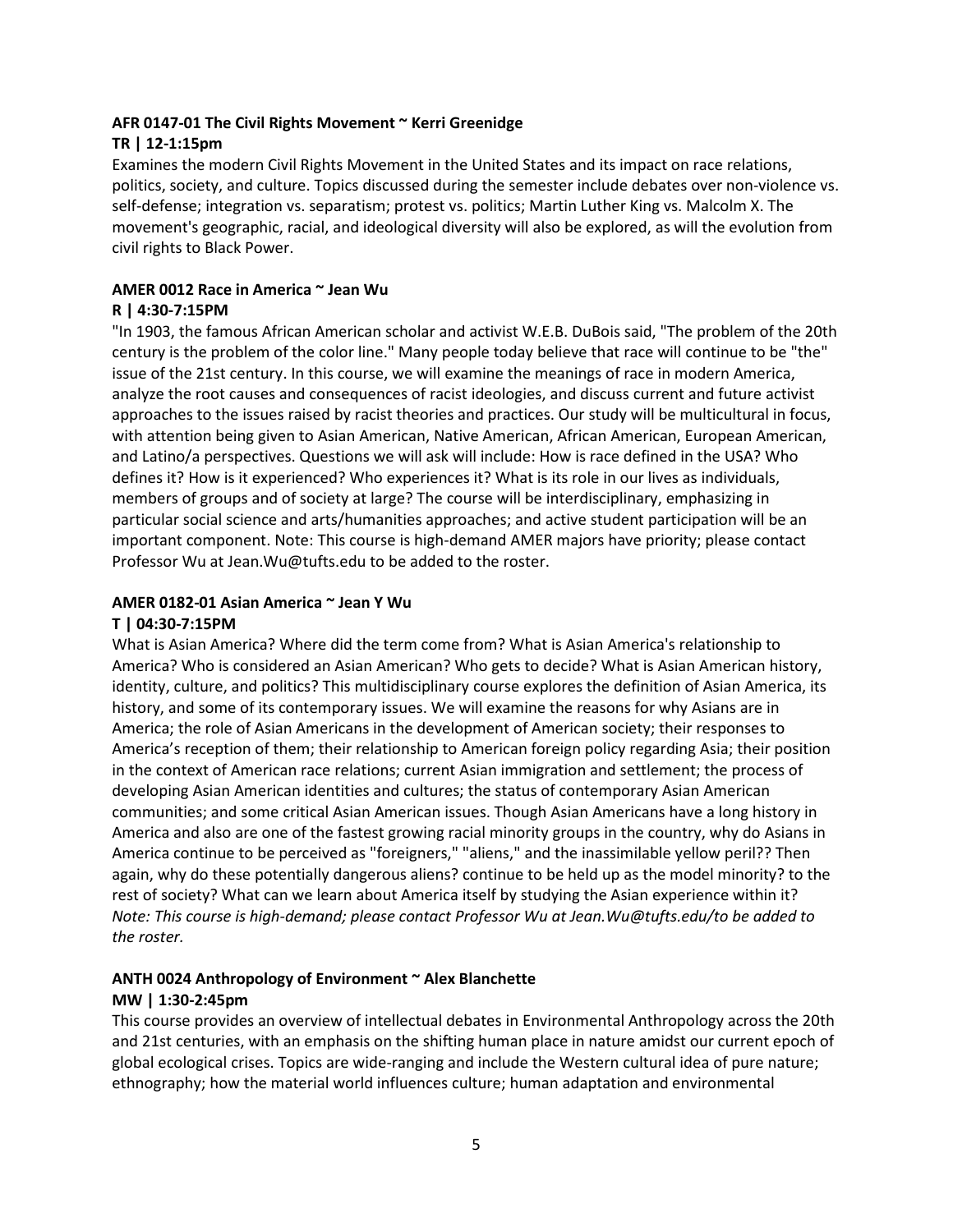determinism; resource extraction and capitalist natures; species extinction and biodiversity; and environmental racism and justice. This entry-level course grounds students in key terms and debates in anthropology and social theory, while interrogating popular ideas such as nature and sustainability. This course counts toward the Social Sciences distribution requirement and the anthropology sociocultural gateway requirement.

## **ANTH 149-02 End of Work in the United States ~ Alex Blanchette**

## **TR | 12-1:15pm**

The United States is a place where most people not only work to live, but also one where many seem quite willing to live for work. That is, work has been culturally naturalized as a largely apolitical, inevitable, and unquestioned good. This remains true even at a moment when neoliberal policies have decimated dignified working class employment, environmental protections and safety nets are being stripped in a seemingly desperate bid to create fleeting jobs, and automation technologies may make capitalism less dependent on human bodies. In rejoinder, this course looks at how anthropologists of the U.S. have imagined getting a life beyond work. It examines other ways of organizing society — from play, to sex, to faith — that do not revolve around unending growth and labor productivity. In so doing, we trace a host of issues seldom featured within the same conversation: capitalism and the labor theory of value; "disruptive" technologies; de-growth movements; programs for universal basic income; housework; video games; youth subcultures; aging and retirement; and various American utopian communities. At root, this course suggests work consumes too much collective imagination. To this end, we will also try to experiment with practicing forms of learning that are not overdetermined by inherited work ethics, images, and values. This course counts towards the Social Sciences distribution requirement and the anthropology area/critical geographies requirement.

## **ENG 0191-03 Seminar: The ANTI-Colonial Mode of Thought ~ Greg Thomas TR | 3:00-4:15pm**

When current academic theories speak of colonialism at all, they tend to speak of "post-colonialism" or "post-coloniality" and thus help to conceal the current phase of colonial or neo-colonial empire. This course will examine the critical-intellectual politics of ANTI-colonialism – past, present and futureoriented – with a focus on selected figures, positions and movements. We will address a series of questions: What is the relationship here between theory and practice, thought and struggle? What sort of ideas emanating from beyond the West (Europe or Anglo-North America) have been recently and historically suppressed? Why? How does Africa in particular signify in this particular space, globally and internationally? Why? What various affinities and solidarities emerge from continental and diasporic time-spaces of Africa, Asia and the Americas as well as Palestine? Text-wise, we may look at the work of Frantz Fanon, Malcolm X and Walter Rodney; Ho Chi Minh, Mao, Trinh T. Minh-ha and H.L.T. Quan; Vijay Prashad, Arundathi Roy and Edward Said; Haile Gerima and Djibril Diop Mambéty; "Che" Guevara, Anibal Quijano, Eduardo Galeano and Cherrie Moraga; Jack Forbes, Ward Churchill, Chrystos and Leslie Marmon Silko; Cheikh Anta Diop, Ifi Amadiume and Ayi Kwei Armah. The "ANTI-colonial mode of thought" will be engaged to think critically about not only the literary culture but geopolitics, economics, psychologistics and body politics of colonial or neo-colonial Western empire.

## **ENG 0191-04 Seminar: Black Prison Writing ~ Greg Thomas**

## **TR | 12:00-1:15pm**

Nowadays, many in and outside U.S. circles refer to "the prison industrial complex," a phrase that literally comes from Wall Street imperialism itself. At least one scholar-activist has criticized this formulation for minimizing, even erasing the continued power of the military-industrial complex in its attempt to grapple with the explosion of prisons as an industry, federal and private, national and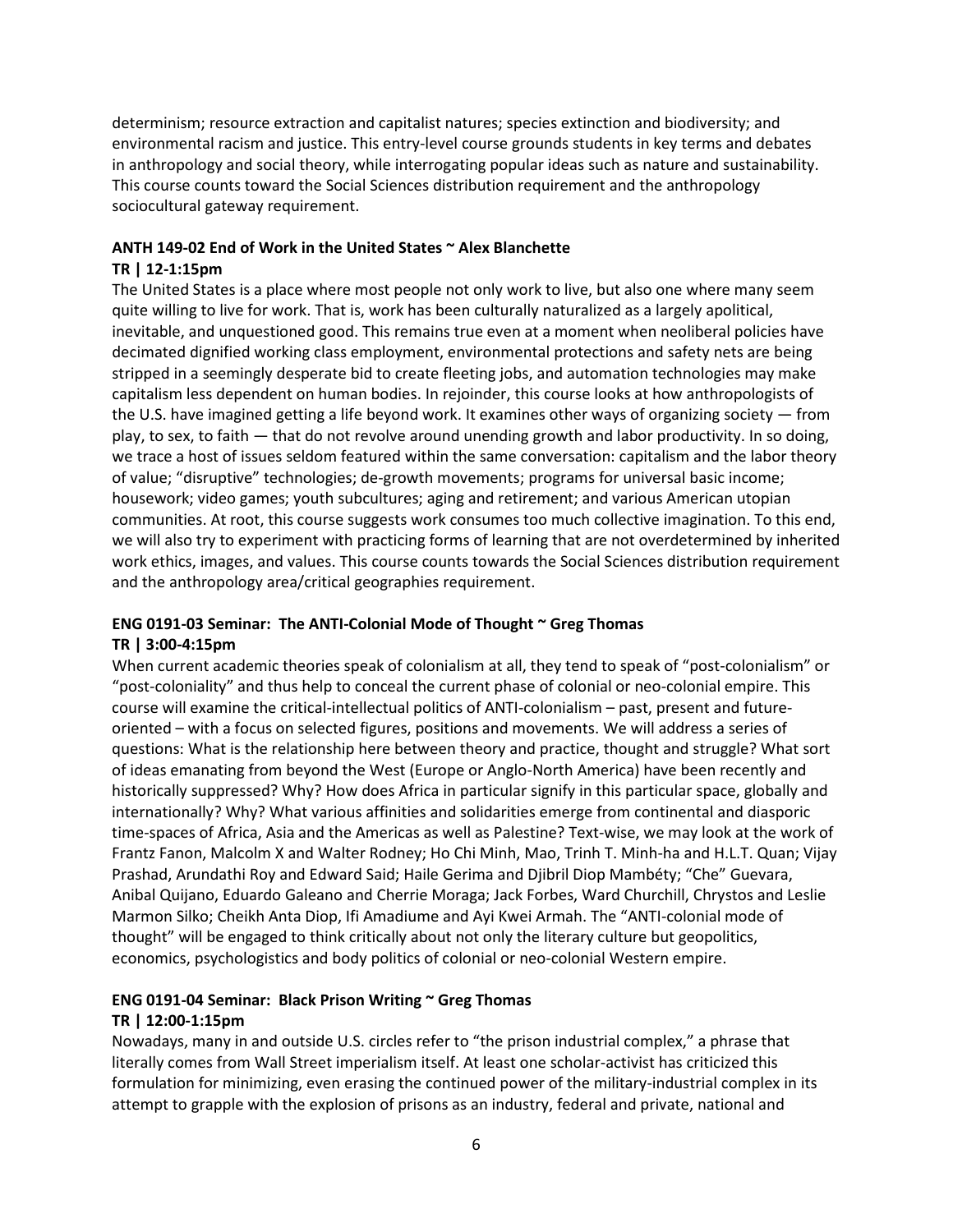international. Before imprisonment would be defined according to recent economics, however, it had already been defined by Black Radical Tradition in terms of enslavement and re-enslavement – the material and symbolic reduction of enslaved Africans to "chattel" for a white world capitalist hegemony. The large-scale transfer of Black people from yesterday's plantations to today's prisons (where "old," official slavery remains perfectly legal), this process might be recognized as an "internal slave trade" as opposed to slavery's actual "abolition." This course confronts the political problematic of prisons without losing sight of the connection between imprisonment and enslavement, past and present. We will focus on North America as a historic site of struggle for recent Black writing from and about prisons, confinement, incarceration, jailing, lock-up/lock-down, etc. Students should thus develop a critical literacy in the tradition of writing under study and consider how it redefines "reality," "literature" and "politics" among other things.

## **FR 0191 Strategies of Identity in Francophone Caribbean Literature ~ H. Adlai Murdoch MW | 4:30-5:45pm (Conducted in French)**

Throughout the French empire during the early twentieth century, there was a range of complex formal and informal hierarchies of race, class, and gender that French administrators and colonizers imposed on the colonized. White privilege created a racial hierarchy, and women were considered crucial for the expression of whiteness. Seeking to curtail interracial relationships and encourage French culture, subsidies were introduced that encouraged white women to marry white men. At the same time, colonized women were excluded from the promises of the new republic, and they had to manipulate the system to maintain their place in it. Similarly, conventional stereotypes of black men as savages, or children, obliged this group to actively redefine their own masculinity.

We will examine a range of representative texts from France's empire in the Caribbean, North Africa, sub-Saharan Africa and Indochina. Two short papers (5-6 pages); a final paper (10 pages); and an exposé. Prerequisites: French 31 and 32, or consent.

## **HIST 0023-02 Colonial North America & The Atlantic World To 1763~ James Rice MW | 3-4:15pm**

European imperialism and the creation of colonial societies in North America. Transatlantic perspective on religious, economic, and political forces joining Europe, Africa, and America. American society's emergence within Spanish, French, Dutch, and British empires. Trade, slavery, race, and ethnicity; family and community; work and economy; politics and war.

## **HIST 0033 African Americans in U.S. History to 1865 ~ Kendra Field MW | 1:30-2:45pm**

African Americans in the U.S. from the colonial period through the Civil War. Topics include the transformation of African identities in North America; the transatlantic slave trade; slavery, capitalism, and U.S. expansion; enslaved women, families, and kinship; free black communities; resistance, abolitionism, and colonization; emancipation and the transition from slavery to freedom.

# **HIST 46-10 South Asia ~ Ayesha Jalal**

## **MW | 1:30-2:45 pm**

Society, economy, and politics in South Asia (mainly present-day India, Pakistan, and Bangladesh) from c. 1000 to c. 2000. India's ancient heritage, Indo-Islamic society and culture, the Mughal empire, eighteenth-century regional states, the establishment of British dominion, social and religious reforms, nationalism before and after Gandhi, and partition of India and recent developments. Significant use of audiovisual material.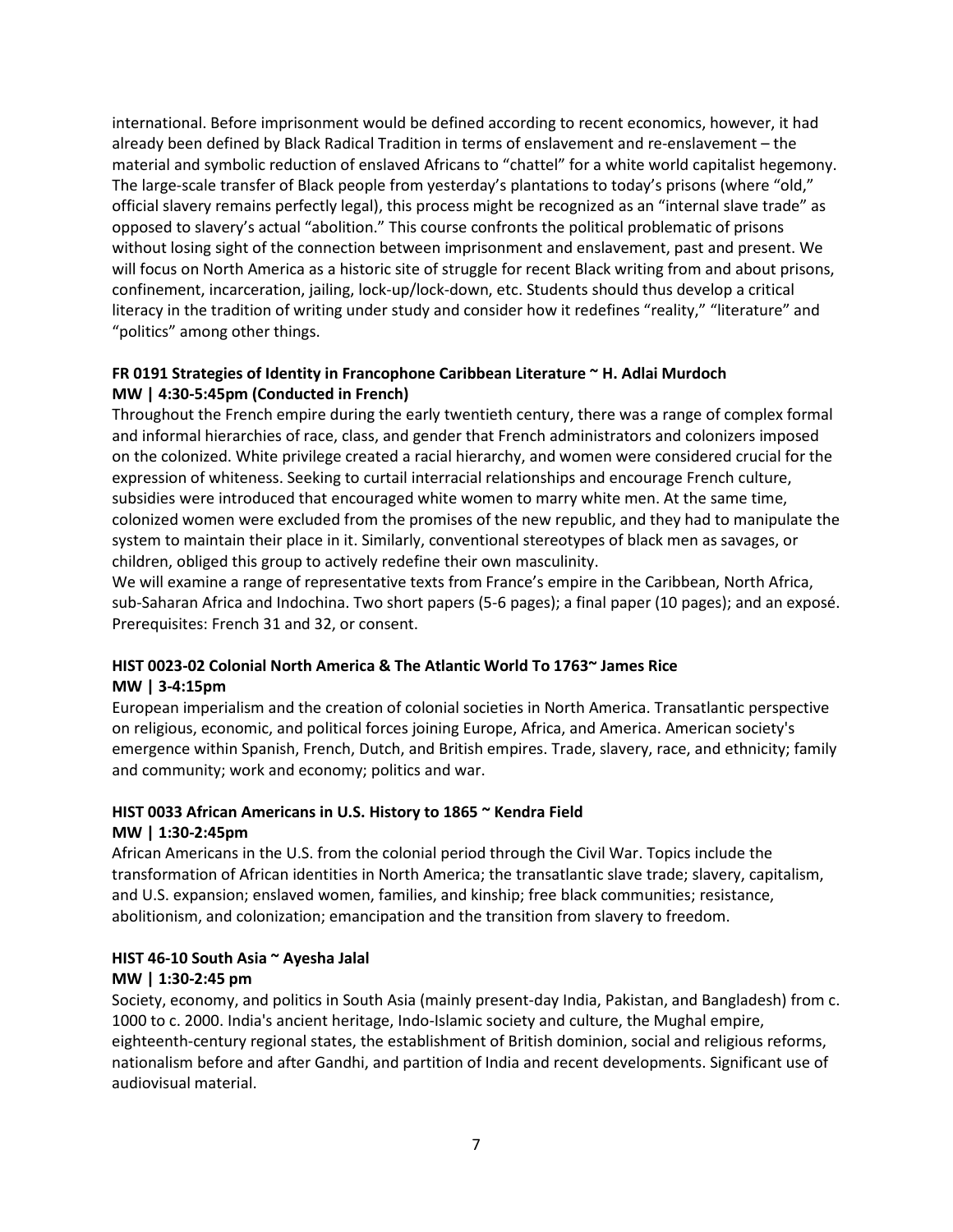## **HIST 0077 Egypt Since 1952 ~ Hugh Roberts MW | 3– 4:15 pm**

Egyptian history since the Free Officers' coup in 1952. The social, economic, cultural and religious as well as political and diplomatic history of Egypt under Nasser, Sadat and Mubarak as well as the dynamics of the major crises - Suez, the Six-Day War in 1967, the War of October 1973, and the 2011 revolution. The Muslim Brothers and other currents of Islamic activism, the evolution of the Coptic community since 1952, the emergence of new opposition currents since 2002, and the development of the revolution since the fall of Mubarak.

## **HIST 0144 South Asia and the World ~ Kris Manjapra MW 10:30-11:45 am**

A consideration of the global arenas of South Asian history from the precolonial to the post-colonial period. We study how textual practices, economic systems and political action produced linkages and travel patterns connecting South Asia to the world, c. 1500-present. Orientalism, imperial economies and diaspora are among the major themes considered.

## **HIST 0177 Middle East/Central Asia: The Maghreb since 1914 ~ Hugh Roberts MW | 10:30-11:45 am**

This course will examine the history of Algeria, Libya, Morocco, Tunisia and Western Sahara since the start of World War I in 1914. It will consider how colonial rule and anti-colonial nationalism shaped postcolonial states and regimes; the character of social and economic development since independence; the role of minorities and especially the various Berber populations; the place of Islam; the impact of Islamist movements; foreign policies, relations and diasporas; the evolution of the state-society relationship and the experience of economic and political reform.

## **PS 121 Seminar: Political Culture from a Comparative Perspective (Advanced Seminar) ~ Consuelo Cruz T | 1:30-4pm**

How cultural meanings and practices shape political struggles and institutions. Survey of culturalist theories of political dynamics and structures, and assessment of theories against a range of empirical case studies from Asia, the Middle East, Western Europe, Latin America, and the United States.

## **PS 138-03 Politics of Oil & Energy ~ Nimah Mazaheri**

## **MW | 1:30-2:45pm**

This course examines how oil, energy, and other natural resources have shaped economic and political outcomes in countries around the world. It begins by exploring research on how oil and natural resources affect political regimes and the risk of civil war and international conflict. The economic effects of oil and natural resources are then considered through an analysis of the "resource curse" hypothesis. We will evaluate this hypothesis by investigating the experiences of countries in the Middle East, Latin America, Africa, and North America. The final part of the class takes a public policy focus by looking at how governments design and implement policy related to oil and energy, how oil and energy industries respond to this policy, and how this affects consumers and the public as a whole. We examine topics such as the role of OPEC, regulation, and energy policy in the United States.

# **PS 0180 Regionalism in Africa ~ Pearl Robinson**

## **MW | 3-4:15pm**

The intersection of domestic politics and international relations in Africa: examination of regional economic communities, regionally based solutions to problem-solving and new regionalism in the post Cold War era. Particular attention given to state-building and national sovereignty as they impinge on